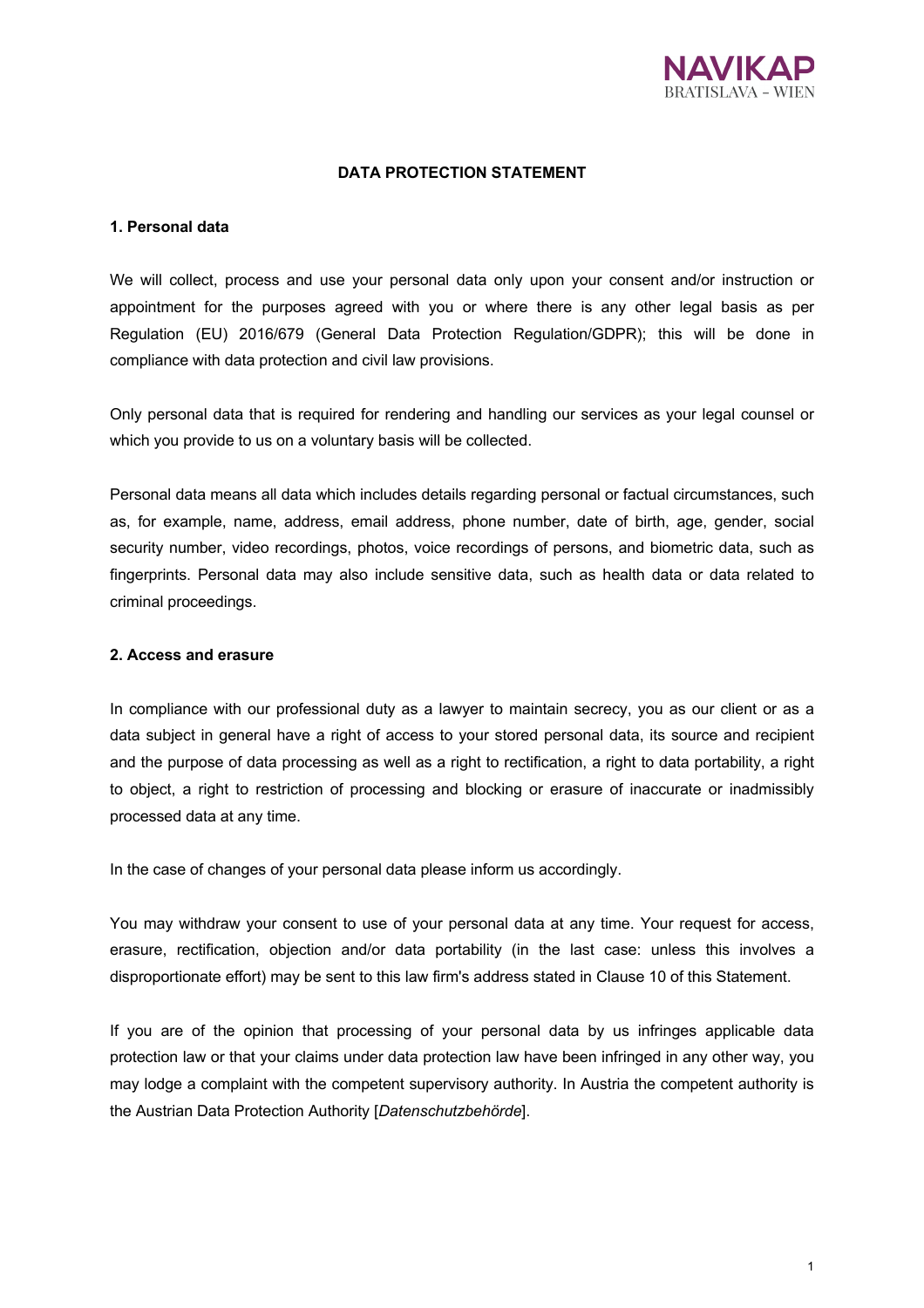

# **3. Data security**

Your personal data is protected through appropriate technical and organisational measures. Those measures include but are not limited to protection against unauthorised, unlawful or accidental access, processing, loss, use and tampering.

Irrespective of our efforts to observe an appropriately high standard of due diligence at all times it cannot be excluded that information which you have provided to us via the internet will be inspected and used by other persons.

Please note that we, therefore, assume no liability whatsoever for disclosure of information due to errors in data transfers that were not caused by us and/or unauthorised access by third parties (e.g. hacker attack on email account or phone, interception of fax messages).

# **4. Use of data**

We will not use any data provided to us for purposes other than the purposes covered by the mandate agreement or your consent or otherwise by any provision in conformity with the GDPR. This does not apply to use of data for statistical purposes, provided that the data provided has been anonymised.

# **5. Transfer of data to third parties**

For us to fulfil your instruction it may be necessary to transfer your data to third parties (e.g. counterparty, substitutes, insurance companies, service providers whom we engage and to whom we provide data, etc.), courts or public authorities. Your data will be forwarded exclusively on the basis of the GDPR, in particular to fulfil your instruction or on the basis of your prior consent.

Moreover, we would like to inform you that in connection with our acting as legal counsel for you also factual and case-related information concerning you will be obtained from third parties.

Some of the recipients of your personal data stated above are located or process your personal data outside your country. The data protection standard in other countries may not be the same as the one in Austria. However, we transfer your personal data only to countries for which the European Commission has decided that they offer an adequate level of data protection; if this is not the case, we take measures to ensure that all recipients offer an adequate level of data protection, for which purpose we conclude standard contractual clauses (2010/87/EU and/or 2004/915/EC).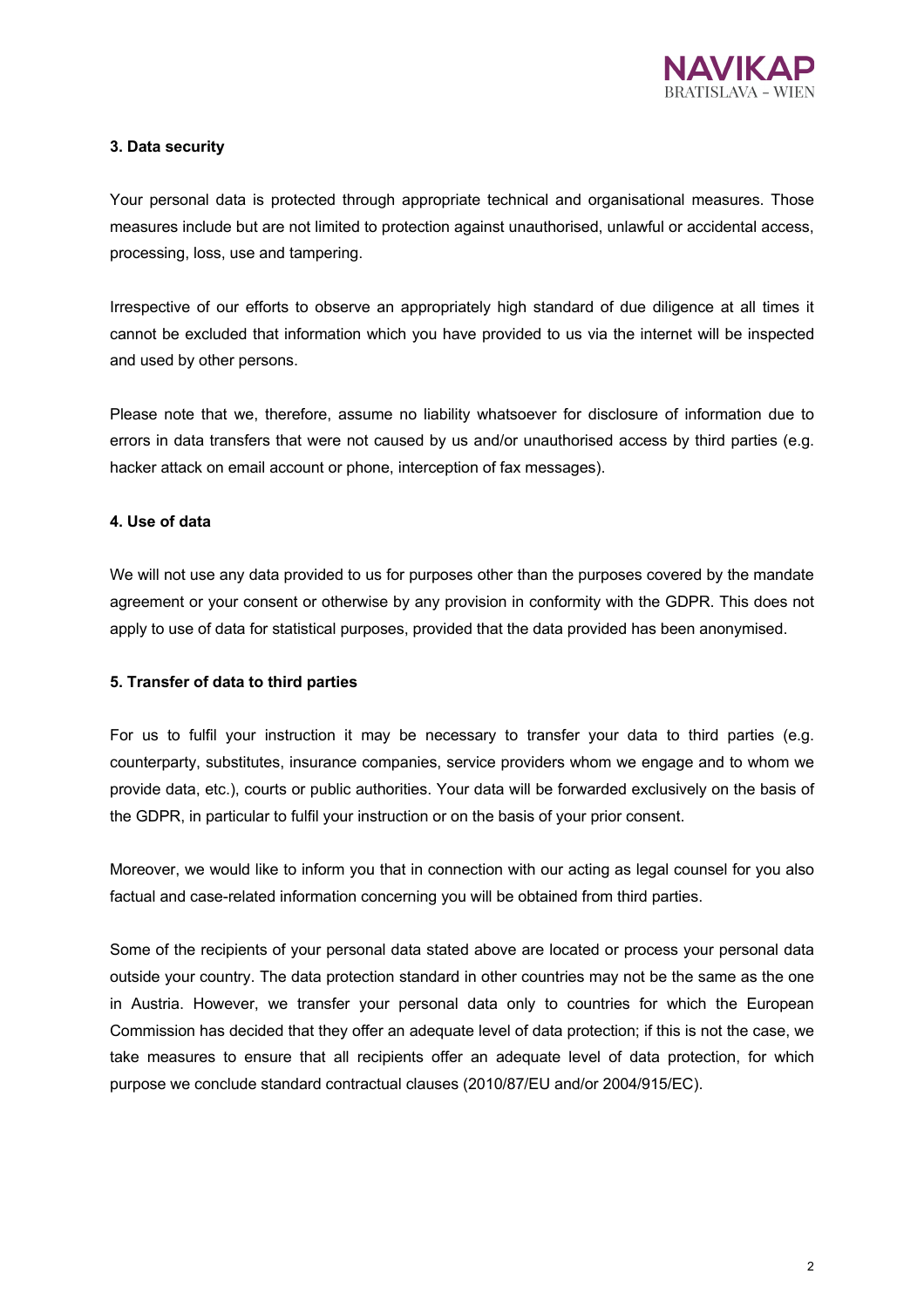

# **6. Communication and notification of data breaches**

We endeavour to ensure that data breaches will be noticed early and immediately communicated to you and notified to the competent supervisory authority, where applicable, including the relevant categories of data concerned.

## **7. Retention of data**

We will not retain data longer than necessary to fulfil our contractual and/or legal obligations or to defend us against any liability claims that may arise.

#### **8. Cookies**

This website uses "cookies" to make our offer more user-friendly, more effective and safer.

A "cookie" is a small text file which we transmit to the cookie file of a browser on the hard disk of your computer via our web server. This enables our website to recognise you as a user when a connection is established between our web server and your browser. Cookies help us to establish the frequency of use and the number of users of our website. The content of the cookies used by us is limited to an identification number which no longer allows any direct reference to the user. The main objective of a cookie is to identify visitors to the website.

Two types of cookies are used on this website:

- Session cookies: are temporary cookies which are stored in the cookie file of your browser until you leave our website and are automatically deleted at the end of your visit.
- Persistent cookies: are saved on your terminal equipment and allow us to recognise your browser on your next visit in order to achieve better user-friendliness.

You may adjust your browser settings so that you will be informed about the placement of cookies and only allow them on a case-by-case basis, accept them for specific cases or generally refuse or automatically delete cookies when you close your browser. The functionality of this website may be restricted as a result of deactivating cookies.

#### **9. Server log files**

In order to optimise this website in terms of system performance, user-friendliness and provision of useful information about our services, the website provider automatically collects and stores information in so-called server log files, which your browser automatically transfers to us. This includes